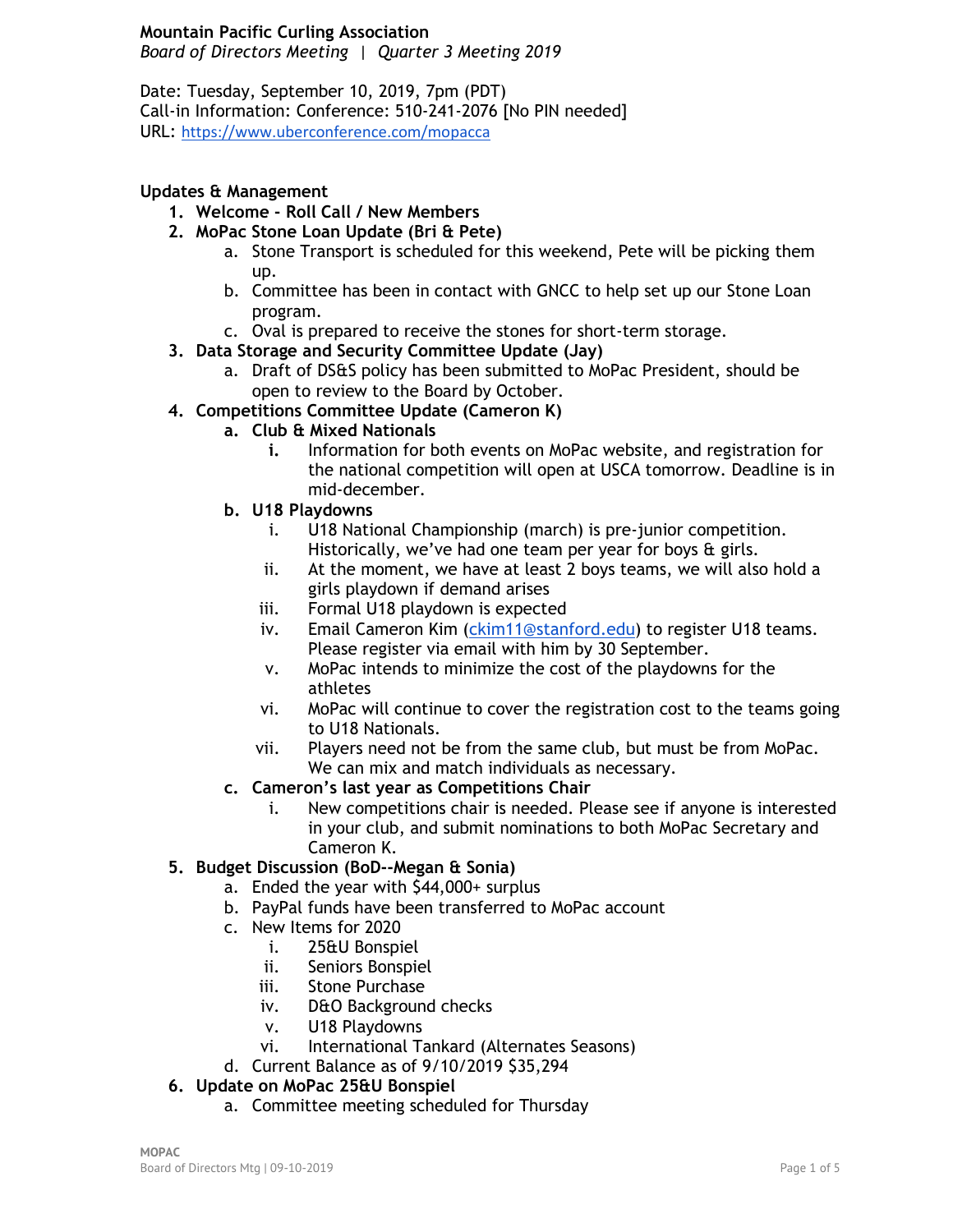- b. More help is needed for 5&U, 25&U, and Seniors
- **7. Update on MoPac 5&U Bonspiel**
	- a. Working on a date, will decide soon.
	- b. Still deciding where it will be 2020
- **8. Treasurer Vacancy**
	- a. Megan will not be seeking re-election to her position as treasurer. If anyone has anyone in mind, please send nominations to [secretary@mopacca.org](mailto:secretary@mopacca.org)
	- b. Treasurer is open to any dues-paying MoPac Member

## 9. **USCA Rep Update**

- a. Still lots of decisions to be made. Alaska has internal struggles at the moment.
- b. Lots of momentum on in western region is being recognized nationally.
- c. Curling Night in America coming to Orange County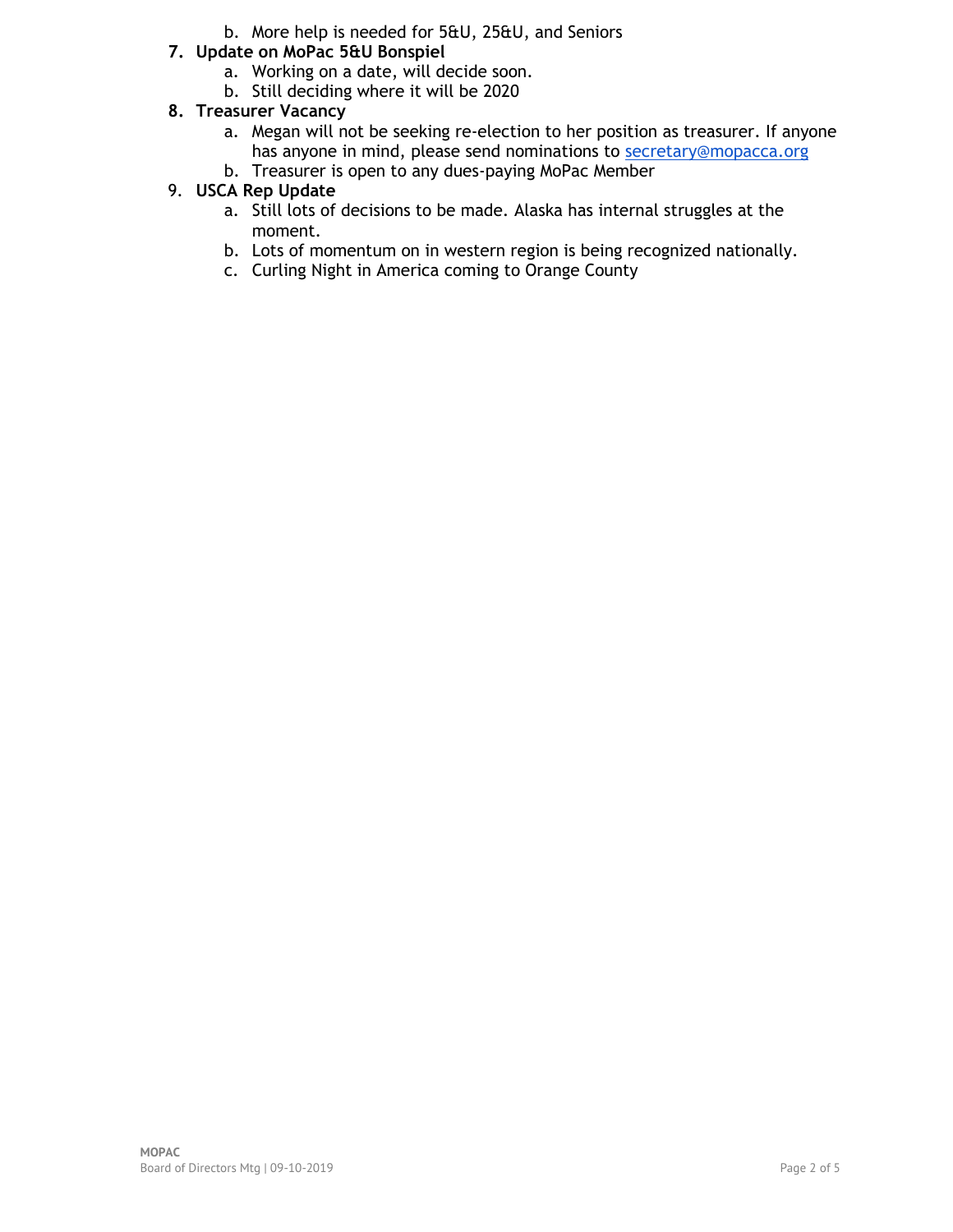# **Next meetings/ Save the Date:**

| Winter: Wednesday, December 11th, 2019 7pm PST                                         | December - 2nd Wednesday |
|----------------------------------------------------------------------------------------|--------------------------|
| Spring: Sunday, March 13th, 2020 7pm PST*<br>(Check Briar Schedule--Does Not Conflict) | March- 2nd Sunday        |
| Summer: Monday June 8th, 2020 7pm PDT                                                  | June- 2nd Monday         |
| Fall: Tuesday, September 8th, 2020 7pm PDT                                             | September - 2nd Tuesday  |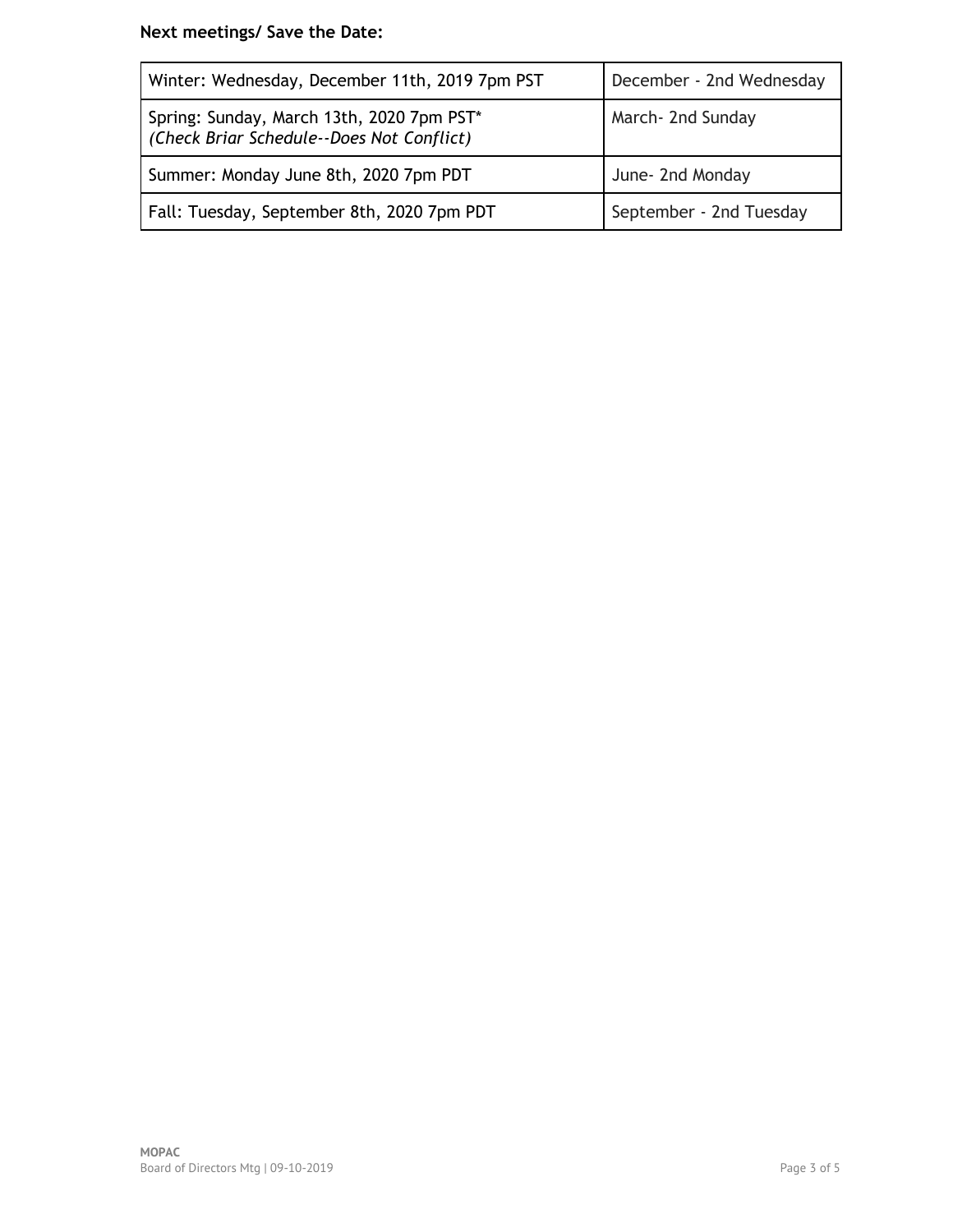### **Attendees:**

| X | <b>Rob Shelton</b>                                       | <b>USCA Representative</b> | robshelton@gmail.com    |
|---|----------------------------------------------------------|----------------------------|-------------------------|
| χ | <b>Adam Endicott</b>                                     | Coyotes CC                 | coyotes@mopacca.org     |
| χ | <b>Cameron Ross</b>                                      | Hollywood CC               | hollywood@mopacca.org   |
|   | Brenna Duncan                                            | Orange County CC           | occurling@mopacca.org   |
|   | Loren Makishima-<br>Wolfe<br>(Jay Diamond sitting<br>in) | <b>SFBACC</b>              | sfbacc@mopacca.org      |
| X | <b>David Betts</b>                                       | Wine County CC             | wccc@mopacca.org        |
|   | <b>Glenn Pfautsch</b>                                    | <b>Boise CC</b>            | boise@mopacca.org       |
|   | Michelle Applebee                                        | <b>McCall CC</b>           | mccall@mopacca.org      |
| X | <b>Edie Hazard</b>                                       | Lake Tahoe Epic Curling    | ltec@mopacca.org        |
|   | Nick Kitinski                                            | Las Vegas CC               | lvcurling@mopacca.org   |
|   | Art Placek*                                              | Evergreen CC               | evergreen@mopacca.org   |
|   | <b>Mlke Wolfe</b>                                        | Cache Valley CC            | cachevalley@mopacca.org |
| χ | <b>Ben Womack</b>                                        | Ogden CC                   | ogden@mopacca.org       |
| X | Christie Konkol                                          | Park City CC               | parkcity@mopacca.org    |
|   | <b>Janice Robbins</b>                                    | <b>Bend CC</b>             | bend@mopacca.org        |
|   | Andrew Smith*                                            | Olympic Oval CC            | uoocc@mopacca.org       |
| Χ | Cameron Kim                                              | <b>Silicon Valley</b>      | svcc@mopacca.org        |
| χ | <b>Richard Lazarowich</b>                                | <b>Granite CA</b>          | graniteca@mopacca.org   |
|   | <b>Bill Anderson</b>                                     | <b>Klamath Falls CC</b>    | klamath@mopacca.org     |
|   | $***$                                                    | Curl San Diego             |                         |
| χ | Sonya Montero                                            | President                  | president@mopacca.org   |
| Χ | <b>Peter Hicks</b>                                       | <b>VP</b>                  | vp@mopacca.org          |
| Χ | <b>Stefan Brems</b>                                      | Secretary                  | secretary@mopacca.org   |
| Χ | Megan Richards                                           | <b>Treasurer</b>           | treasurer@mopacca.org   |
|   | Beki Horsman                                             | MoPac Director             | bnowlanaz@gmail.com     |
| X | Jay Diamond                                              | <b>MoPac Director</b>      | jaydiamond@gmail.com    |